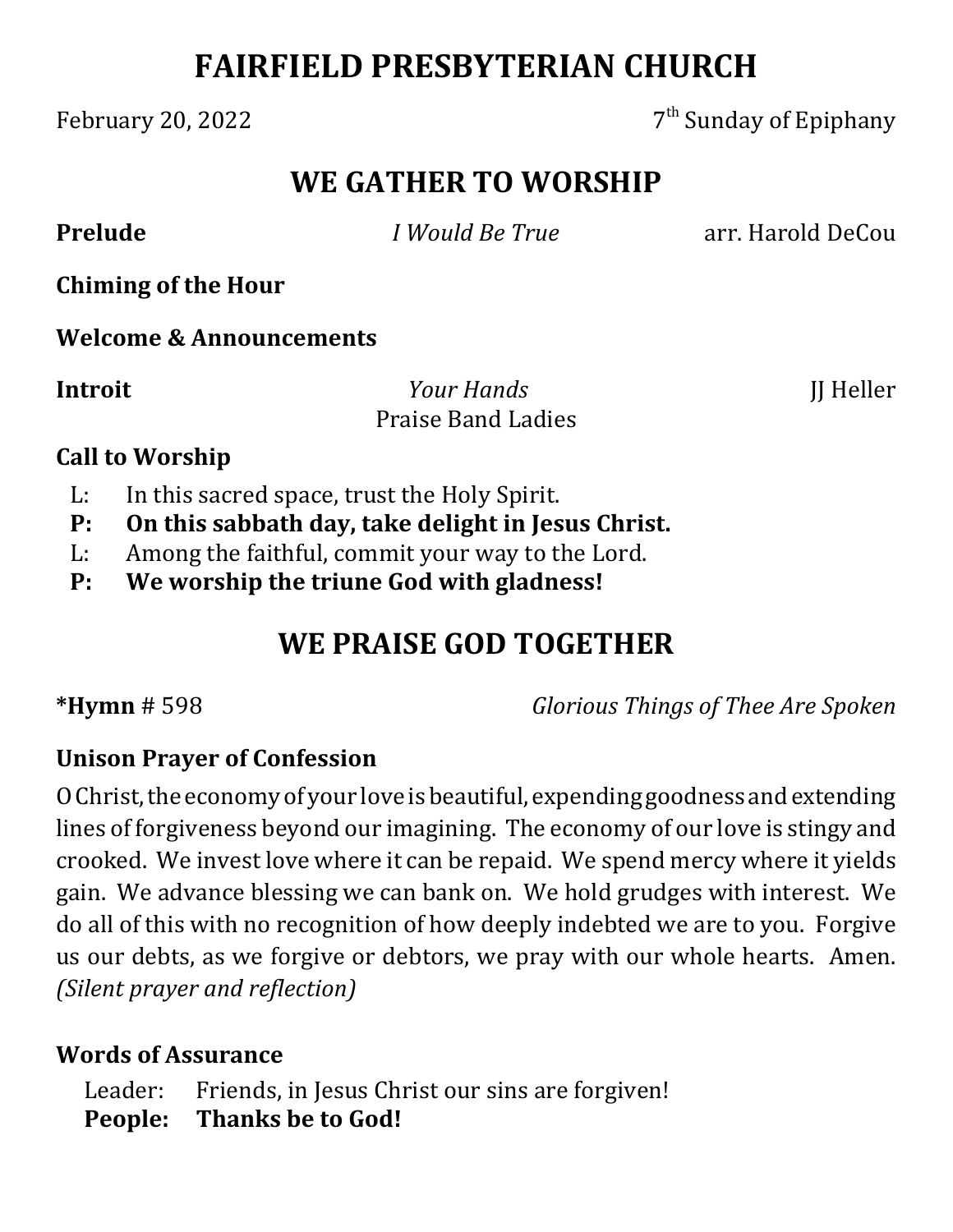**Gloria Patri** #733 *Glory Be to the Father*

- L: Do not be provoked by evildoers; Do not be jealous of those who do wrong.
- **P: For they shall soon wither like the grass, and like the green grass fade away.**
- L: Put your trust in the Lord and do good; dwell in the land and find safe pasture.
- **P: Take delight in the Lord, who shall give you your heart's desire.**
- L: Commit your way to the Lord; put your trust in the Lord, and see what God will do.
- **P: The Lord will make your vindication as clear as the light and the justice of your case like the noonday sun.**
- L: Be still before the Lord and wait patiently. Do not be provoked by the one who prospers, the one who succeeds in evil schemes.
- **P: Refrain from anger, leave rage alone; do not be provoked; it leads only to evil.**
- L: For evildoers shall be cut off, but those who hope in the Lord shall possess the land.
- **P: In a little while the wicked shall be no more; even if you search out their place, they will not be there.**
- L: But the lowly shall possess the land; they will delight in abundance of peace.
- **P: But the deliverance of the righteous comes from you, O Lord; you are their stronghold in time of trouble.**
- L: You, O Lord, will help them and rescue them; you will rescue them from the wicked and deliver them, because in you they seek refuge.

**Psalter Reading** Psalm 37: 1-11, 39,40